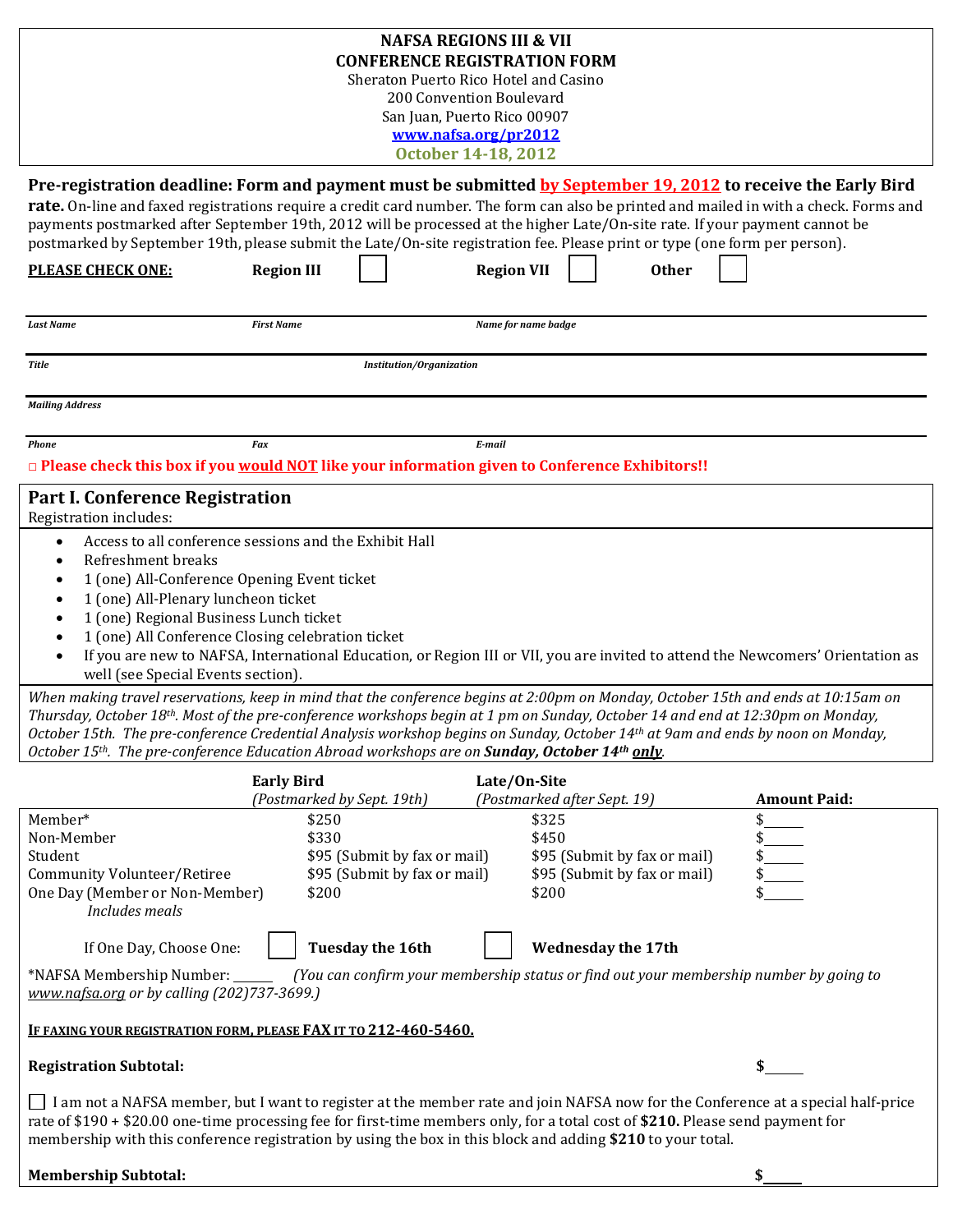## **Part II. Newcomers' Orientation/All-Conference Events**

## **NEWCOMERS Orientation (Included with registration fee)**

\*\*For **Newcomers** who are new to NAFSA, the profession of International Education, or Regions III or VII **Monday, October 15th, 2:00pm to 3:15pm**

Are you a Newcomer? Will you attend the Newcomers' orientation?

| Yes  | N  |
|------|----|
| lYes | IN |

**ALL-CONFERENCE OPENING EVENT: Monday, October 15, 2012** *(One (1) event ticket is included with your registration; extra tickets may be purchased @ \$25 each.)*

## **ALL-CONFERENCE Closing Celebration:**

**Wednesday, October 17, 2012, 6:30-10:30pm**

*(One (1) event ticket is included with your registration; extra tickets may be purchased @ \$50 each.)*

| $($ # of tickets) @ \$25 each<br><b>Extra tickets for All-Conference Opening Event:</b>      |  |
|----------------------------------------------------------------------------------------------|--|
| <b>Extra tickets for All-Conference Closing Celebration:</b><br>(# of tickets) $@$ \$50 each |  |
| <b>Extra tickets</b> for the Plenary and/or Business Lunch:<br>f# of tickets) \$40 each      |  |

**Subtotal \$** 

**Part III. Pre-Conference Workshops:** While it is highly encouraged, you do not have to attend the conference in order to participate in pre-conference workshops**. The pre-conference workshops begin on Sunday, October 14th, and end on Monday, the 15th, with the exception of the Education Abroad workshops (Sunday only)**. Regions III and VII reserve the right to cancel a workshop if sufficient enrollment is not reached by **September 1st, 2012**. If a workshop is filled to capacity or cancelled, notification will be sent and a refund will be mailed following the conference. For more information on the pre-conference workshops, contact **jhutcheson@els.edu.**

|                                                                                                                                                                                                                               | <b>Member</b> | Non-member | Student/K-12 | <b>Amount Paid</b> |  |
|-------------------------------------------------------------------------------------------------------------------------------------------------------------------------------------------------------------------------------|---------------|------------|--------------|--------------------|--|
| Workshop fees include materials and refreshment breaks. Workshop Registration Deadline is September 1st, 2012.                                                                                                                |               |            |              |                    |  |
| Dates & times are as follow unless otherwise indicated:<br>Sunday, October 14th: 1:00 pm - 6:00 pm (No meals served, but refreshment break provided)<br>Monday, October 15th: 8:30 am - 12:30 pm (Refreshment break provided) |               |            |              |                    |  |
| 1) J-1 Advising: Beginners                                                                                                                                                                                                    | \$315         | \$420      | \$200        |                    |  |
| 2) F-1 Student Advising: Beginners                                                                                                                                                                                            | \$315         | \$420      | \$200        | $\frac{1}{2}$      |  |
| 3) F-1 Student Advising: Intermediate                                                                                                                                                                                         | \$315         | \$420      | \$200        |                    |  |
| 4) Foreign Educational Credential Analysis<br>Sunday, October 14th 9:00am to 6:00pm (lunch included)<br>Monday, October 15th 8:30am to 12:30pm                                                                                | \$355         | \$465      | \$225        |                    |  |
| 5) Basics of Filing Academic H1B Petitions                                                                                                                                                                                    | \$315         | \$420      | \$200        |                    |  |
| 6) Pathways to Permanent Residency                                                                                                                                                                                            | \$315         | \$420      | \$200        |                    |  |
| 7) Fundamentals of Intercultural Communication<br>Sunday, October 14th 1:00pm to 6:00pm<br>Monday, October 15th 8:30am to 11:30am                                                                                             | \$300         | \$375      | \$200        |                    |  |
| 8) Risk Management and Support Services<br><b>For Overseas Programs</b>                                                                                                                                                       | \$280         | \$385      | \$175        |                    |  |
| 9) Fundamentals of Education Abroad Advising<br>Sunday, October 14th 9:00am to 1:00pm                                                                                                                                         | \$190         | \$250      | \$130        |                    |  |
| 10) Health and Safety in Education Abroad<br>Sunday, October 14th 2:00 to 6:00pm                                                                                                                                              | \$190         | \$250      | \$130        |                    |  |
| If workshop # ______ is not available, please substitute workshop # _____<br>If workshop # ______ is not available, please substitute workshop # _____                                                                        |               |            |              |                    |  |